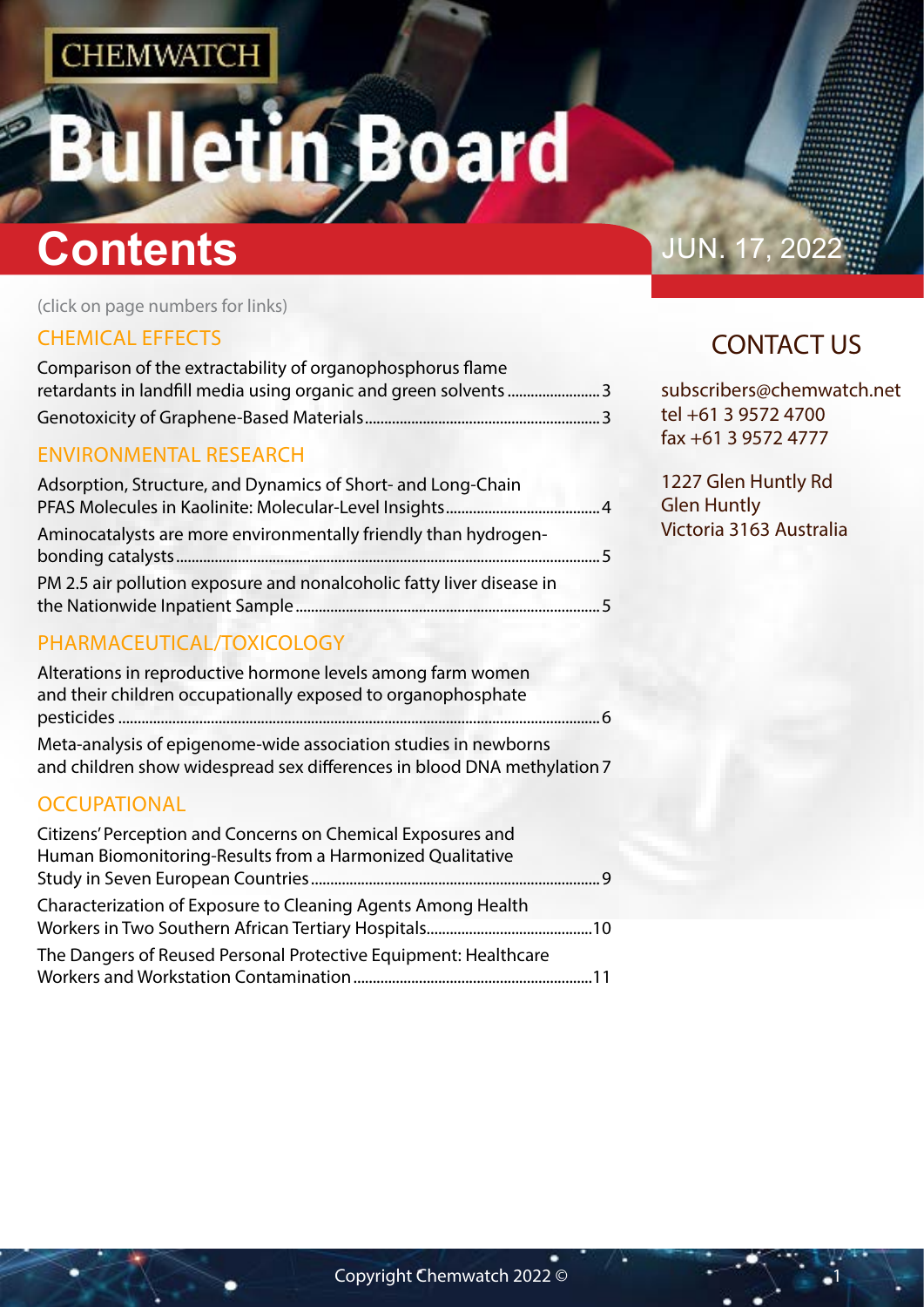# <span id="page-1-0"></span>**Bulletin Board**

Organic solvents are mainly used in the extraction of organophosphorus flame retardants (OPFRs) because of their availability and having been tested as good extracting solvents for most environmental pollutants.

# JUN. 17, 2022<sup>.</sup> Technical **Technical** JUN. 17, 2022

**CHEMWATCH** 

The ubiquitous presence of poly- and perfluoroalkyl substances (PFAS) in different natural settings poses a serious threat to environmental and human health.

# CHEMICAL EFFECTS

### Comparison of the extractability of organophosphorus flame retardants in landfill media using organic and green solvents

#### 2022-06-09

Organic solvents are mainly used in the extraction of organophosphorus flame retardants (OPFRs) because of their availability and having been tested as good extracting solvents for most environmental pollutants. However, organic solvents are toxic, flammable, and costly. Hence, there is an ongoing quest for less hazardous chemicals such as green deep eutectic solvents (DES) that are cheap, recyclable, non-toxic and degradable in the environment, which can be used to extract organic pollutants such as OPFRs in environmental samples. This study assessed the extractability of OPFRs in municipal landfill leachate and sediment, using organic solvents and DES. Of the fourteen targeted OPFRs, 11 (80%) and 7 (50%) were detected in the leachate and sediment samples, using hexane; whereas 14 (100%) and 13 (90%) OPFRs were detected in the same order of samples using DES. The concentrations of OPFRs obtained for the leachate using optimum organic and DES ranged from below the limit of quantification (< LOQ)-516  $\pm$  8.10 ng/L and < LOQ-453  $\pm$  8.10 ng/L respectively. Correspondingly, the concentrations of OPFRs in sediment samples ranged from  $<$  LOQ-135  $\pm$  2.89 ng/g dw and  $<$  LOQ-395  $\pm$  2.24 ng/g dw, respectively. The results from this study, therefore, highlight the potential of DES to extract more OPFR from complex matrices such as landfill leachate and sediment. This finding infers that green hydrophilic DES can serve as good replacement for organic solvents such as hexane in liquid-liquid extraction (LLE) and solid-liquid extraction (SLE) techniques for landfill leachate and sediment.

Authors: Innocentia Velaphi Sibiya, Okechukwu Jonathan Okonkwo Full Source: Scientific reports 2022 Jun 9;12(1):9529. doi: 10.1038/s41598- 022-13704-1.

### Genotoxicity of Graphene-Based Materials

### 2022-05-24

Graphene-based materials (GBMs) are a broad family of novel carbonbased nanomaterials with many nanotechnology applications. The increasing market of GBMs raises concerns on their possible impact on human health. Here, we review the existing literature on the genotoxic potential of GBMs over the last ten years. A total of 50 articles including

# **Technical**

in vitro, in vivo, in silico, and human biomonitoring studies were selected. Graphene oxides were the most analyzed materials, followed by reduced graphene oxides. Most of the evaluations were performed in vitro using the comet assay (detecting DNA damage). The micronucleus assay (detecting chromosome damage) was the most used validated assay, whereas only two publications reported results on mammalian gene mutations. The same material was rarely assessed with more than one assay. Despite inhalation being the main exposure route in occupational settings, only one in vivo study used intratracheal instillation, and another one reported human biomonitoring data. Based on the studies, some GBMs have the potential to induce genetic damage, although the type of damage depends on the material. The broad variability of GBMs, cellular systems and methods used in the studies precludes the identification of physico-chemical properties that could drive the genotoxicity response to GBMs.

Authors: Josefa Domenech, Adriana Rodríguez-Garraus, Adela López de Cerain, Amaya Azqueta, Julia Catalán Full Source: Nanomaterials (Basel, Switzerland) 2022 May 24;12(11):1795. doi: 10.3390/nano12111795.

# ENVIRONMENTAL RESEARCH

### Adsorption, Structure, and Dynamics of Short- and Long-Chain PFAS Molecules in Kaolinite: Molecular-Level Insights 2022-05-11

The ubiquitous presence of poly- and perfluoroalkyl substances (PFAS) in different natural settings poses a serious threat to environmental and human health. Soils and sediments represent one of the important exposure pathways of PFAS for humans and animals. With increasing bioaccumulation and mobility, it is extremely important to understand the interactions of PFAS molecules with the dominant constituents of soils such as clay minerals. This study reports for the first time the fundamental molecular-level insights into the adsorption, interfacial structure, and dynamics of short- and long-chain PFAS molecules at the watersaturated mesopores of kaolinite clay using classical molecular dynamics (MD) simulations. At environmental conditions, all the PFAS molecules are exclusively adsorbed near the hydroxyl surface of the kaolinite, irrespective of the terminal functional groups and metal cations. The interfacial adsorption structures and coordination environments of PFAS are strongly dependent on the nature of the functional groups and their hydrophobic chain length. The formation of large, aggregated clusters of

# **Bulletin Board**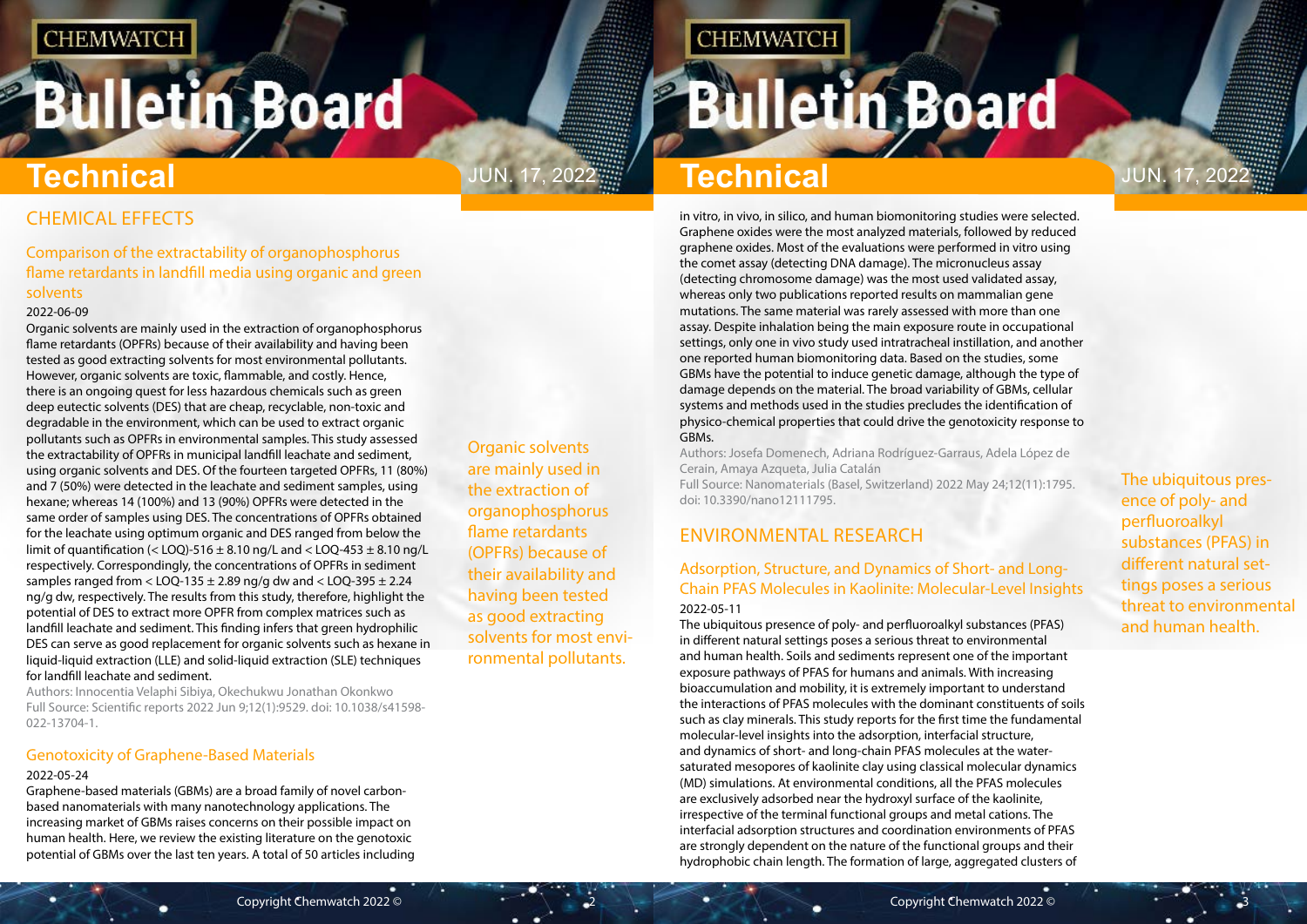# <span id="page-2-0"></span>**Bulletin Board**

The importance of asymmetric organocatalysis in contemporary organic synthesis is widely acknowledged.

# JUN. 17, 2022 $\frac{m}{2}$  Technical

**CHEMWATCH** 

Exposure to organophosphorus pesticides may lead to reproductive hormone dysfunction.

# **Technical Technical**

long-chain PFAS at the hydroxyl surface of kaolinite is responsible for their restricted dynamics in comparison to short-chain PFAS molecules. Such comprehensive knowledge of PFAS at the clay mineral interface is critical to developing novel site-specific degradation and mitigation strategies. Authors: Narasimhan Loganathan and Angela K. Wilson Full Source: Environmental Science & Technology 2022 May 11. doi: 10.1021/acs.est.2c01054.

### Aminocatalysts are more environmentally friendly than hydrogen-bonding catalysts

#### 2022-06-10

The importance of asymmetric organocatalysis in contemporary organic synthesis is widely acknowledged. However, there are practically no data on the environmental safety of organocatalysts, although this aspect is crucial for the sustainability of all new materials/chemicals/ technologies. To start to fill this data-gap, a library of 26 organocatalysts containing hydrogen bonding catalysts ((thio)ureas and squaramides) and aminocatalysts (primary or secondary amines) was evaluated for their toxicity using the naturally luminescent Vibrio fischeri bacteria (an ISO assay - one of the most widely used ecotoxicity tests). We showed that thioureas and squaramides were relatively toxic: none of them was ranked as "not harmful" (i.e. EC 50 >100 mg/L) whereas the presence of the trifluoromethyl moiety increased their toxic effect. Importantly, the aminocatalysts whose EC 50 values ranged from 25 to >300 mg/L could be considered remarkably more environmentally safe or green alternatives. Authors: Mariliis Sihtmäe, Estelle Silm, Kadri Kriis, Anne Kahru, Tõnis Kanger Full Source: ChemSusChem 2022 Jun 10. doi: 10.1002/cssc.202201045.

## PM 2.5 air pollution exposure and nonalcoholic fatty liver disease in the Nationwide Inpatient Sample

#### 2022-06-07

Background: Nonalcoholic fatty liver disease (NAFLD) is the most common cause of chronic liver disease. Particulate matter air pollution <2.5 μm in diameter (PM2.5) is a ubiquitous exposure primarily produced from fossil fuel combustion. Previous epidemiologic studies have been mixed. The objective of this study was to examine the association between ambient PM2.5 exposure and NAFLD among hospitalized patients in the Nationwide Inpatient Sample (NIS). Methods: We conducted a cross-sectional analysis of hospitalizations from 2001 to 2011 using the NIS, the largest nationally representative all-payer inpatient

care administrative database in the United States. Average annual PM2.5 exposure was estimated by linking census tracts (based on NIS-provided hospital ZIP Codes) with a spatiotemporal exposure model. Clinical conditions were identified using hospital discharge diagnosis codes. Multivariable logistic regression incorporating discharge weights was used to calculate odds ratios (ORs) and 95% confidence intervals (CIs) for the association between PM2.5 exposure and odds of NAFLD among hospitalized patients adjusting for age, sex, race/ethnicity, year, individualand area-level socioeconomic status, urbanicity, region, obesity, diabetes, metabolic syndrome, impaired fasting glucose, dyslipidemia, hypertension, obstructive sleep apnea, and smoking. Results: There were 269,705 hospitalized patients with NAFLD from 2001 to 2011 (total unweighted  $n = 45,433,392$  hospitalizations). Higher ambient PM2.5 exposure was associated with increased odds of NAFLD among hospitalized patients (adjusted OR: 1.24 per 10 μg/m3 increase, 95% CI 1.15-1.33, p < 0.01). There were statistically significant interactions between PM2.5 exposure and age, race/ethnicity, diabetes, smoking, and region, with stronger positive associations among patients who were aged ≥45 years, non-Hispanic White or Asian/Pacific Islander, nondiabetics, non-smokers, or in the Midwest and West regions, respectively. Conclusions: In this nationwide cross-sectional analysis of the NIS database, there was a positive association between ambient PM2.5 exposure and odds of NAFLD among hospitalized patients. Future research should examine the effects of long-term historical PM2.5 exposure and

incident NAFLD cases.

Authors: Trang VoPham, Nicole J Kim, Kristin Berry, Jason A Mendoza, Joel D Kaufman, George N Ioannou Full Source: Environmental research 2022 Jun 7;113611. doi: 10.1016/j.

envres.2022.113611.

# PHARMACEUTICAL/TOXICOLOGY

Alterations in reproductive hormone levels among farm women and their children occupationally exposed to organophosphate pesticides

#### 2022-06

Exposure to organophosphorus pesticides may lead to reproductive hormone dysfunction. Even among children of pubertal age, the exposure may disrupt growth, development, and maturation. The present study was conducted to assess the alterations in the reproductive hormone

# **Bulletin Board**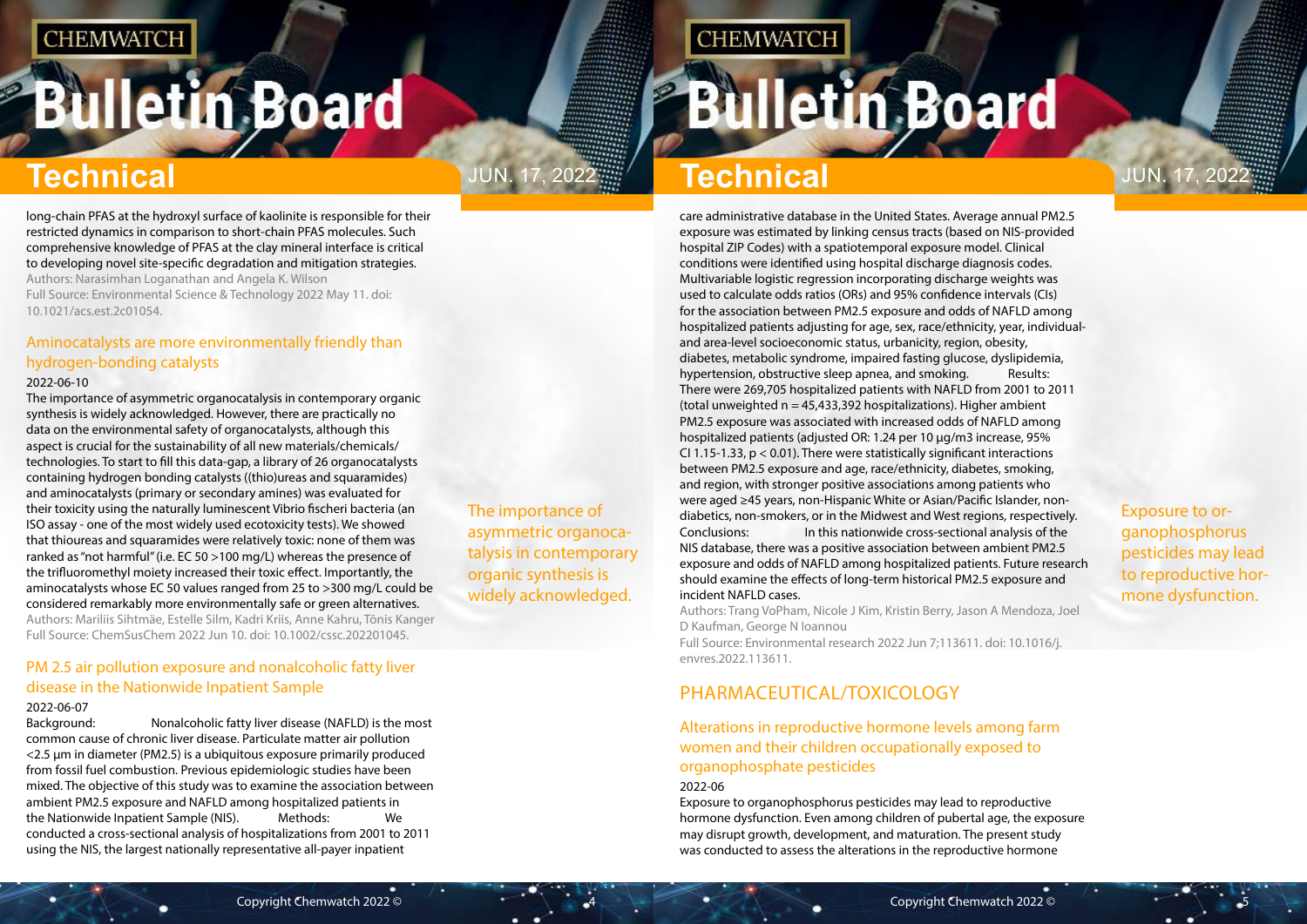# <span id="page-3-0"></span>**Bulletin Board**

# Jun. 17, 2022 Jun. 17, 2022

Background: Among children, sexspecific differences in disease prevalence, age of onset, and susceptibility have been observed in health conditions including asthma, immune response, metabolic health, some pediatric and adult cancers, and psychiatric disorders.

# **CHEMWATCH**

# **Bulletin Board**

# **Technical Technical**

levels, among farm women (24-45 years, n = 129) and their children (9-12 years,  $n = 66$  and 13-15 years,  $n = 63$ ) and compare them with age and gender-matched control group [women (n = 134) and their children (9- 12 years,  $n = 69$  and 13-15 years,  $n = 65$ )] belonging to villages of Ranga Reddy District, Telangana, India. Blood pesticide residues and reproductive hormone (follicle-stimulating hormone-FSH, luteinizing hormone-LH, estradiol, and testosterone) levels were analyzed. The detected pesticide residues (ng/mL) were chlorpyrifos, diazinon, malathion, and monocrotophos among the farm women, while the farm children of 9-12 years age groups were detected with residues of chlorpyrifos, diazinon, malathion, monocrotophos, and phosalone. The farm children of 13-15 years age group were detected with residues of chlorpyrifos, diazinon, malathion, monocrotophos, and phosalone. However, no residues were detected among the samples of women and children of control groups. Significantly lower levels of FSH (in follicular phase) were observed among the farm women than the control group. Significant alterations in FSH and LH levels of farm women were observed with a significant correlation between the chlorpyrifos residue levels and estradiol hormone. While no such significant change in hormone levels was observed among the farm children of both age groups of both genders. Though the present study showed pesticide-induced alterations in hormone levels among the farm women, research is needed to elucidate the critical windows during which exposure may adversely affect the reproductive system in children at the pubertal stage and women at reproductive age and subsequently their progeny's health at a later stage of life.

Authors: Srujana Medithi, Yogeswar Dayal Kasa, Babban Jee, Kodali Venkaiah, Padmaja R Jonnalagadda

Full Source: Women & health May-Jun 2022;62(5):454-464. doi: 10.1080/03630242.2022.2085844.

### Meta-analysis of epigenome-wide association studies in newborns and children show widespread sex differences in blood DNA methylation

### 2022-06

Background: Among children, sex-specific differences in disease prevalence, age of onset, and susceptibility have been observed in health conditions including asthma, immune response, metabolic health, some pediatric and adult cancers, and psychiatric disorders. Epigenetic modifications such as DNA methylation may play a role in the sexual differences observed in diseases and other physiological traits. Methods: We performed a meta-analysis of the

association of sex and cord blood DNA methylation at over 450,000 CpG sites in 8438 newborns from 17 cohorts participating in the Pregnancy And Childhood Epigenetics (PACE) Consortium. We also examined associations of child sex with DNA methylation in older children ages 5.5- 10 years from 8 cohorts ( $n = 4268$ ). Results: In newborn blood, sex was associated at Bonferroni level significance with differences in DNA methylation at 46,979 autosomal CpG sites ( $p < 1.3 \times 10$ -7) after adjusting for white blood cell proportions and batch. Most of those sites had lower methylation levels in males than in females. Of the differentially methylated CpG sites identified in newborn blood, 68% (31,727) met lookup level significance ( $p < 1.1 \times 10$ -6) in older children and had methylation differences in the same direction. Conclusions: This is a large-scale meta-analysis examining sex differences in DNA methylation in newborns and older children. Expanding upon previous studies, we replicated previous findings and identified additional autosomal sites with sex-specific differences in DNA methylation. Differentially methylated sites were enriched in genes involved in cancer, psychiatric disorders, and cardiovascular phenotypes.

Authors: Olivia Solomon, Karen Huen, Paul Yousefi, Leanne K Küpers, Juan R González, Matthew Suderman, Sarah E Reese, Christian M Page, Olena Gruzieva, Peter Rzehak, Lu Gao, Kelly M Bakulski, Alexei Novoloaca, Catherine Allard, Irene Pappa, Maria Llambrich, Marta Vives, Dereje D Jima, Tuomas Kvist, Andrea Baccarelli, Cory White, Faisal I Rezwan, Gemma C Sharp, Gwen Tindula, Anna Bergström, Veit Grote, John F Dou, Elena Isaevska, Maria C Magnus, Eva Corpeleijn, Patrice Perron, Vincent W V Jaddoe, Ellen A Nohr, Lea Maitre, Maria Foraster, Cathrine Hoyo, Siri E Håberg, Jari Lahti, Dawn L DeMeo, Hongmei Zhang, Wilfried Karmaus, Inger Kull, Berthold Koletzko, Jason I Feinberg, Luigi Gagliardi, Luigi Bouchard, Cecilia Høst Ramlau-Hansen, Henning Tiemeier, Gillian Santorelli, Rachel L Maguire, Darina Czamara, Augusto A Litonjua, Jean-Paul Langhendries, Michelle Plusquin, Johanna Lepeule, Elisabeth B Binder, Elvira Verduci, Terence Dwyer, Ángel Carracedo, Natalia Ferre, Brenda Eskenazi, Manolis Kogevinas, Tim S Nawrot, Monica C Munthe-Kaas, Zdenko Herceg, Caroline Relton, Erik Melén, Dariusz Gruszfeld, Carrie Breton, M D Fallin, Akram Ghantous, Wenche Nystad, Barbara Heude, Harold Snieder, Marie-France Hivert, Janine F Felix, Thorkild I A Sørensen, Mariona Bustamante, Susan K Murphy, Katri Raikkönen, Emily Oken, John W Holloway, Syed Hasan Arshad, Stephanie J London, Nina Holland Full Source: Mutation research. Reviews in mutation research Jan-Jun 2022;789:108415. doi: 10.1016/j.mrrev.2022.108415.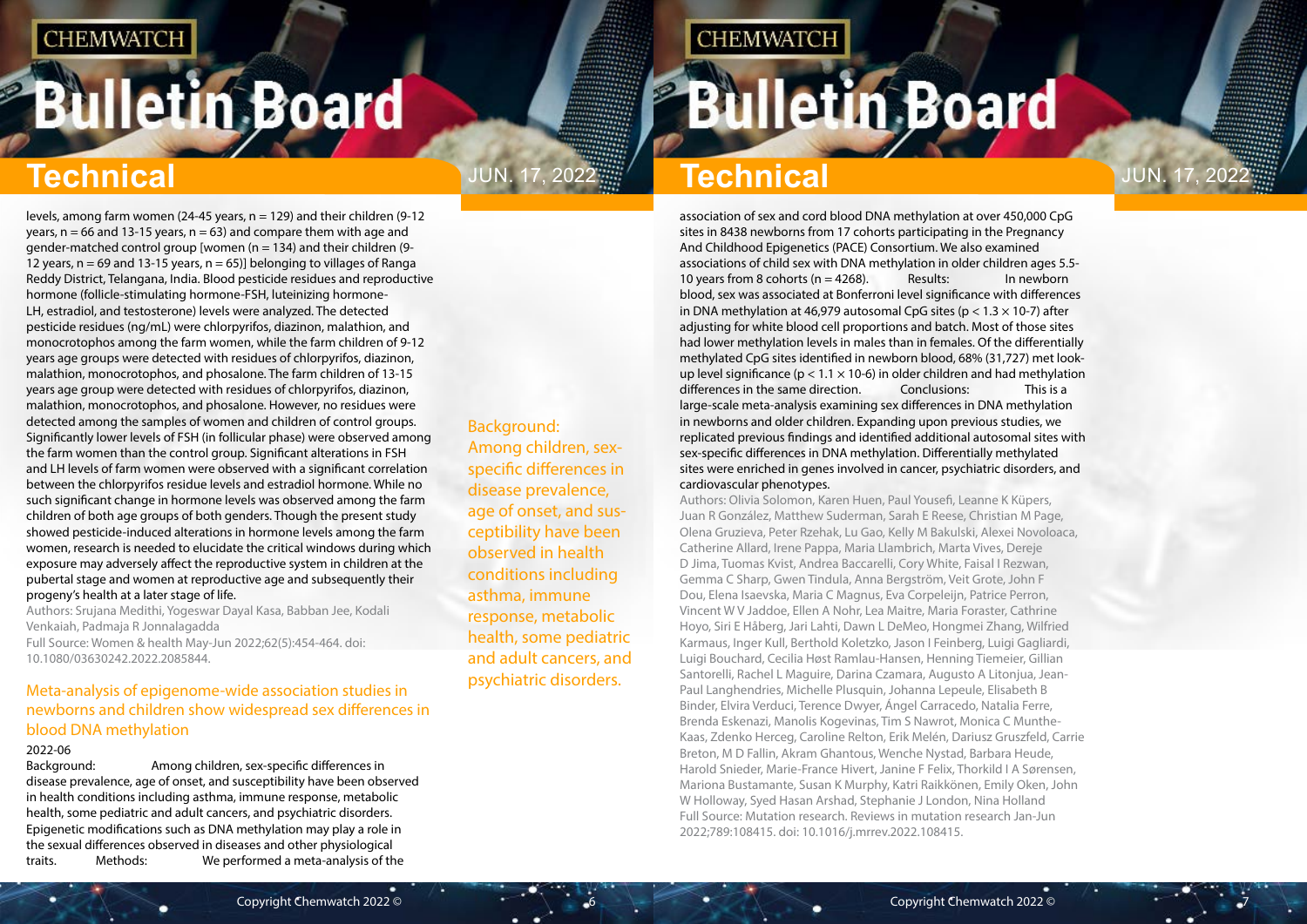# <span id="page-4-0"></span>**Bulletin Board**

**Technical JUN. 17, 2022 Technical Technical JUN. 17, 2022** 

# **OCCUPATIONAL**

Exposure to different chemicals is an inevitable part of our everyday lives.

**CHEMWATCH** 

Background: Whilst cleaning agents are commonly used in workplaces and homes, health workers (HWs) are at increased risk of exposure to significantly higher concentrations used to prevent healthcareassociated infections.

## Citizens' Perception and Concerns on Chemical Exposures and Human Biomonitoring-Results from a Harmonized Qualitative Study in Seven European Countries

### 2022-05-25

Exposure to different chemicals is an inevitable part of our everyday lives. Within HBM4EU, focus group discussions were conducted to gather data on citizens' perceptions of chemical exposure and human biomonitoring. These discussions were hosted in Cyprus, Denmark, Hungary, Israel, Latvia, the Netherlands, and North Macedonia following a protocol developed in the first round of discussions. Results indicate the very high concern of European citizens regarding food safety and the environment. Focus group participants were well aware of potential uptake of chemicals through food consumption (e.g., preservatives, flavor enhancers, coloring agents, pesticides, fertilizers, metals), drinking water, or from polluted air and water. One of the positive aspects identified here, is the high interest of citizens in awareness and education on personal measures to control exposure. The promotion of personal behavioral changes requires active involvement of society (e.g., commuting habits, energy choices, waste disposal, dietary habits). Activities should focus on raising awareness of the general public, implementation of policy measures, and mainstreaming of related topics into the education system. Raising awareness of the general public may promote engagement of citizens, which in turn may empower them to put pressure on politicians to take effective actions. There is also a need for further research which might focus on the impact of country-specific situations and of the COVID-19 pandemic on the exposure of citizens to chemicals.

Authors: Linda Matisāne, Lisbeth E Knudsen, Joana Lobo Vicente, Maria Uhl, Andromachi Katsonouri, Annick D van den Brand, Tamar Berman, Mirjana Dimovska, Eleni Anastasi, Anthi Thoma, Szilvia Középesy, Dragan Gjorgjev, Mirjana Borota Popovska, Shalenie P den Braver-Sewradj, Tamás Szigeti, Marija Topuzovska Latkovikj, Inese Mārtiņsone, Lāsma Akūlova, Linda Paegle

Full Source: International journal of environmental research and public health 2022 May 25;19(11):6414. doi: 10.3390/ijerph19116414.

### Characterization of Exposure to Cleaning Agents Among Health Workers in Two Southern African Tertiary Hospitals 2022-06-08

Background: Whilst cleaning agents are commonly used in workplaces and homes, health workers (HWs) are at increased risk of exposure to significantly higher concentrations used to prevent healthcare-associated infections. Exposure assessment has been challenging partly because many are used simultaneously resulting in complex airborne exposures with various chemicals requiring different sampling techniques. The main objective of this study was to characterize exposures of HWs to various cleaning agents in two tertiary academic hospitals in Southern Africa. Methods: A cross-sectional study of HWs was conducted in two tertiary hospitals in South Africa (SAH) and Tanzania (TAH). Exposure assessment involved systematic workplace observations, interviews with key personnel, passive personal environmental sampling for aldehydes (ortho-phthalaldehyde-OPA, glutaraldehyde and formaldehyde), and biomonitoring for chlorhexidine. Results: Overall, 269 samples were collected from SAH, with 62 (23%) collected from HWs that used OPA on the day of monitoring. OPA was detectable in 6 (2%) of all samples analysed, all of which were collected in the gastrointestinal unit of the SAH. Overall, department, job title, individual HW use of OPA and duration of OPA use were the important predictors of OPA exposure. Formaldehyde was detectable in 103 (38%) samples (GM = 0.0025 ppm; range: <0.0030 to 0.0270). Formaldehyde levels were below the ACGIH TLV-TWA (0.1 ppm). While individual HW use and duration of formaldehyde use were not associated with formaldehyde exposure, working in an ear, nose, and throat ward was positively associated with detectable exposures (P-value = 0.002). Glutaraldehyde was not detected in samples from the SAH. In the preliminary sampling conducted in the TAH, glutaraldehyde was detectable in 8 (73%) of the 11 samples collected (GM =  $0.003$  ppm; range: <0.002 to 0.028). Glutaraldehyde levels were lower than the ACGIH's TLV-Ceiling Limit of 0.05 ppm. p-chloroaniline was detectable in 13 (4%) of the 336 urine samples (GM =  $0.02$  ng/ml range: <1.00 to 25.80). Conclusion: The study concluded that detectable exposures to OPA were isolated to certain departments and were dependent on the dedicated use of OPA by the HW being monitored. In contrast, low-level formaldehyde exposures were present throughout the hospital. There is a

# **Bulletin Board**